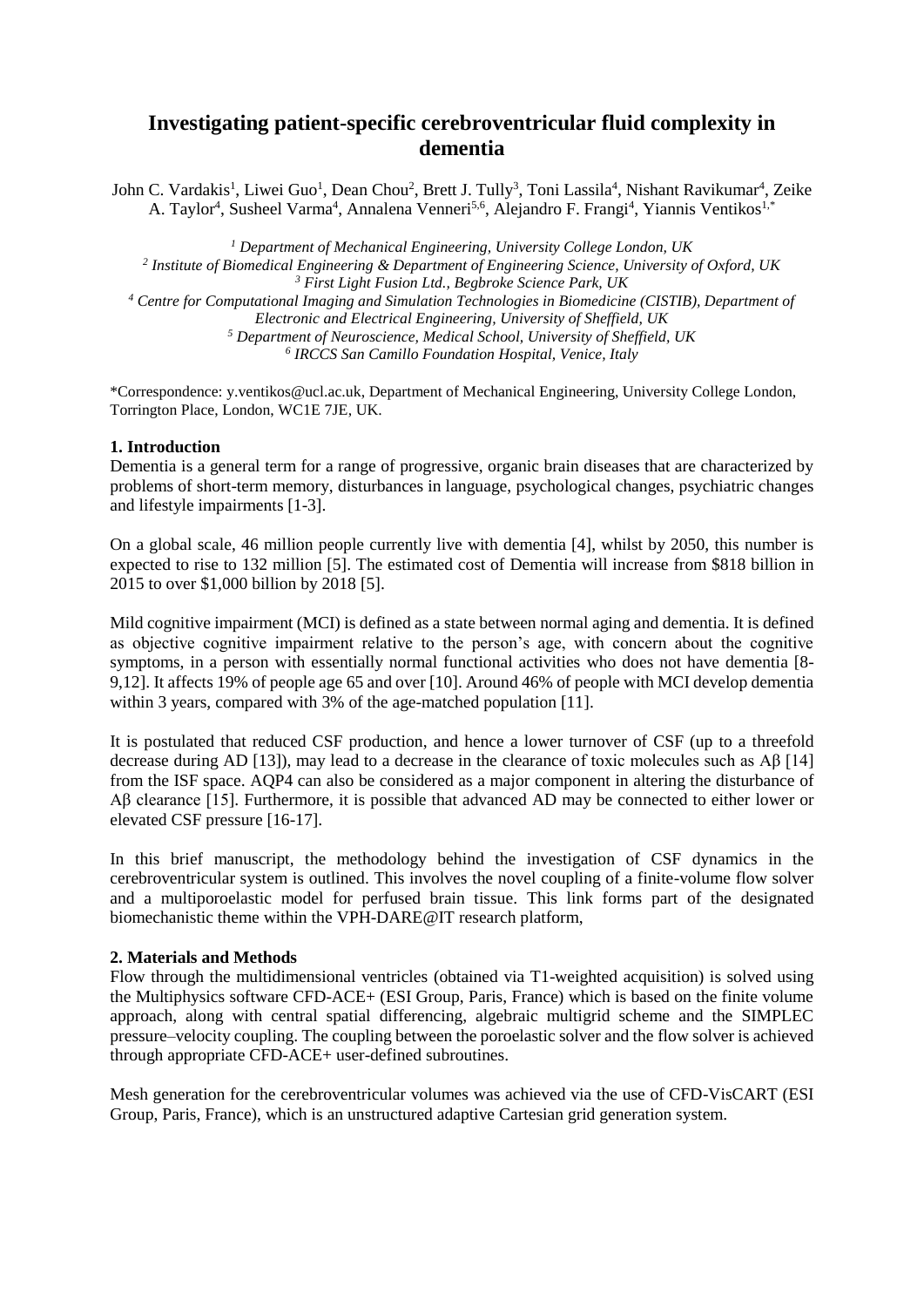

Figure 1: (Left) Ventricular geometry of an MCI patient used for the computational fluid dynamics simulations (Right) The four-compartment MPET model. Flow is prohibited between the CSF and the arterial network, whilst directional transfer exists between (a) and (c), (c) and (v), (c) and (e) and finally  $(e)$  and  $(v)$ .

The current state of knowledge about dementia, and more broadly integrative cerebral dynamics and its associated constitutive requirements, advocates that poroelastic theory provides a suitable framework to better understand the disease. In this work, Multiple-network poroelastic Theory (MPET) is used as a novel spatio-temporal model of fluid regulation and tissue displacement in various scales within the cerebral environment, and is directly used to provide the boundary conditions that are used in the finitevolume based flow solver.

Biologically, the quadruple MPET system [19] is derived by accommodating a high pressure arterial network (*a*), lower pressure arteriole/capillary network (*c*), extracellular/CSF network (*e*) and finally a venous network  $(v)$ , and is discussed further in the next section. The 3D MPET model is discretised with the finite element method (using linear tetrahedral elements). In order to solve the 3D FEM based MPET system, the Portable, Extensible Toolkit for Scientific Computation (PETSc) was utilised, asit is suitable for large-scale scientific application codes written in Fortran (amongst others).

Subject-specific models for circadian blood flow variability incorporating the effect of modifiable lifestyle factors being developed within VPH-DARE@IT as a means of personalising the boundary conditions of the arterial compartment within the four-compartment (arterial, capillary, CSF/ISF and venous) MPET model. This subject-specific approach segregates the feeding territories of the surface of the outer parenchyma with waveform profiles arising from internal carotid and vertebral artery respectively. The parenchymal tissue and cerebroventricular system used for each simulation are also subject-specific, and are currently used as the inner and outer surfaces of the discretized domain used in the MPET simulations, in addition to the surfaces where the boundary conditions are prescribed.

## **3. Results**

Currently, the solution fields borne out of the MPET simulations are complete, and a depiction of the scalar pressures for the CSF/ISF compartment are shown below for one control (Fig. 2, Left) and MCI (Fig. 2, Centre) patient. In addition, the waveforms corresponding to the left and right internal carotid artery (vertebral artery profiles are not shown here) flow rates that are used to feed the arterial compartment of the same control case are also shown in (Fig. 2, Right).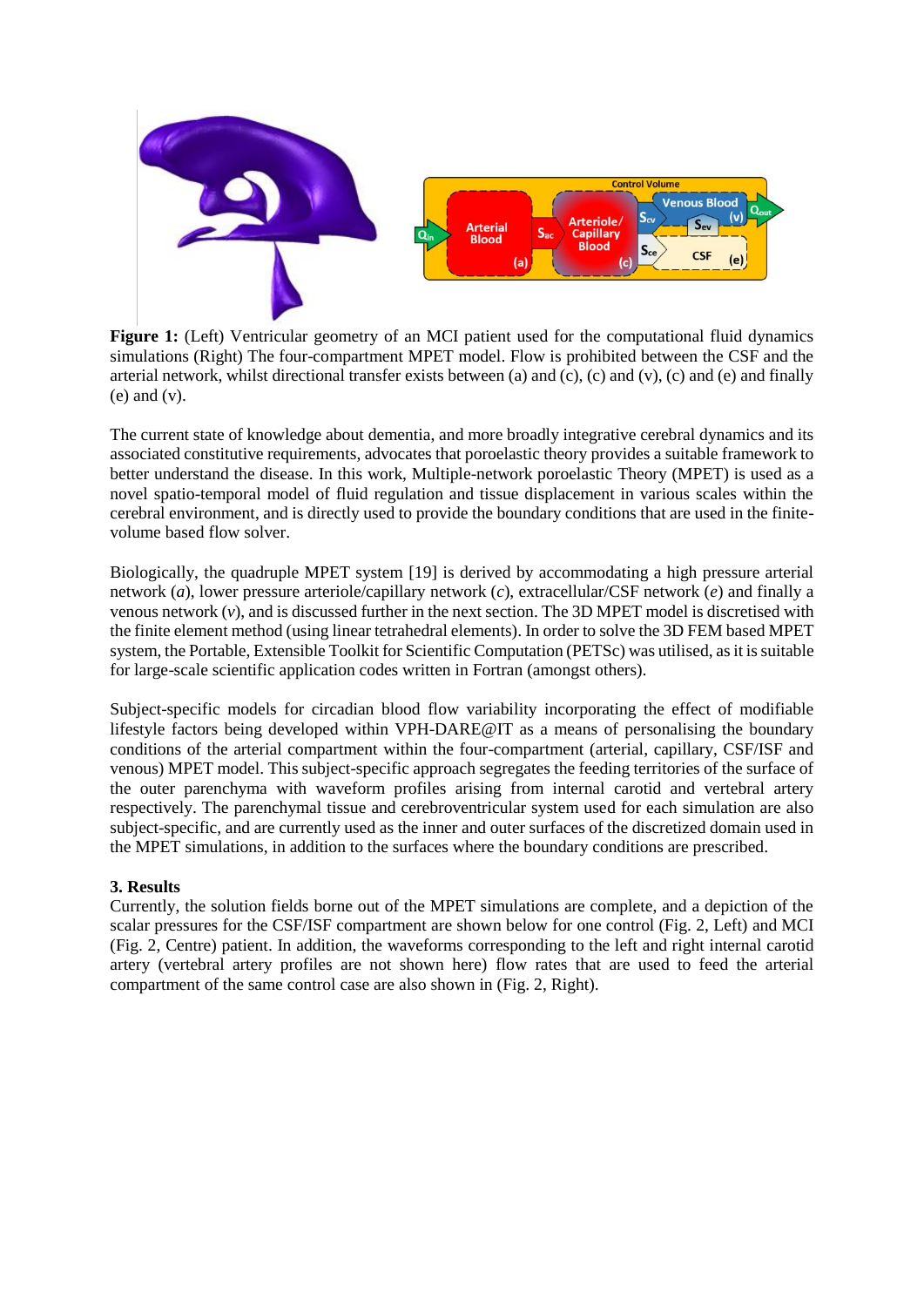

**Figure 2**: (Left): Solution field for intracranial pressure (in Pa) in a control case. (Centre) Solution field for intraranial pressure (in Pa) in an MCI patient. (Right) Typical continuous waveforms of flow rate for the left and right internal carotid artery used to feed the arterial compartment of the MPET system.

#### **4. Discussion and Conclusions**

In this work, the overarching clinical question that is necessary to be answered is if there are any indicators in the solution fields computed through the coupled finite-volume flow solver and MPET system (such as ICP, CSF flow, perfusion through parenchymal tissue) that correlate with clinical findings. For instance, it has been shown that sleep drives metabolic clearance from the brain [18]. In order to be able to better understand how the complicated nature of the flow within the cerebroventricular system could drive the nature of these developments (especially in the case of ICP), it is necessary to compare the flow profiles of both control and MCI patients. This not only requires the use of patient-specific cerebroventricular volumes, but also patient specific flow rate levels during high activity and rest/sleep. In the VPH-DARE@IT project, numerous control and MCI cases are at our disposal, and in this work the focus is on a couple of data sets involving: a male control and MCI patient (both 66 years of age) and a female control and MCI patient (both 82 years of age).

For the aforementioned cases, the 3D MPET model is solved, and the scalar pressure outputs are used to feed the finite-volume based flow solver, which gives rise to computational fluid dynamics (CFD) simulations depicting the complicated nature of CSF dynamics in the cerebral ventricles of the two control and two MCI patients. Important anatomical considerations pertaining to the cerebroventricular geometry will be examined, such as the effects of the interthalamic adhesion on the overall velocity profiles within the ventricles, and in particular, the Sylvian aqueduct. The fourth ventricle possesses the most complex flow found in the cerebroventricular system. Vortices have been observed in previous studies on acute hydrocephalus [19], and develop from the complicated partition of CSF flow arising from the aqueduct of Sylvius (which largely determines the nature of the CSF flow in the fourth ventricle). The other portion of CSF generally travels along the floor of the fourth ventricle and leaves via the three foramina. Flow exits through the foramen of Magendie and a comparatively lower amount through the central canal. CSF flow is generally slow in the lateral ventricles and it will be investigated whether this conforms to the centrifugal based classification outlined in Stadlbauer et al. [20].

The ability of the model to partition flow characteristics allied to control or MCI patients (under different levels of activity) is being examined. In addition, the ability to simulate the complicated nature of flow in the ventricles also allows for investigations of obstruction or atresia of the foramen of Magendie, bilateral foramina of Luschka and central canal. This extends the capabilities of the methodology to capture any associated effects of fourth ventricle outlet obstruction, in addition to being able to predict if any symptoms can be alleviated via the use (simulated) of endoscopic third or fourth ventriculostomy.

The novelty of being able to link the CFD focused study conducted here with the 3D MPET results can also allow for novel observations of cerebral fluid flow and its interaction with the surrounding parenchyma (for instance, observing swelling and/or draining in the periventricular region).